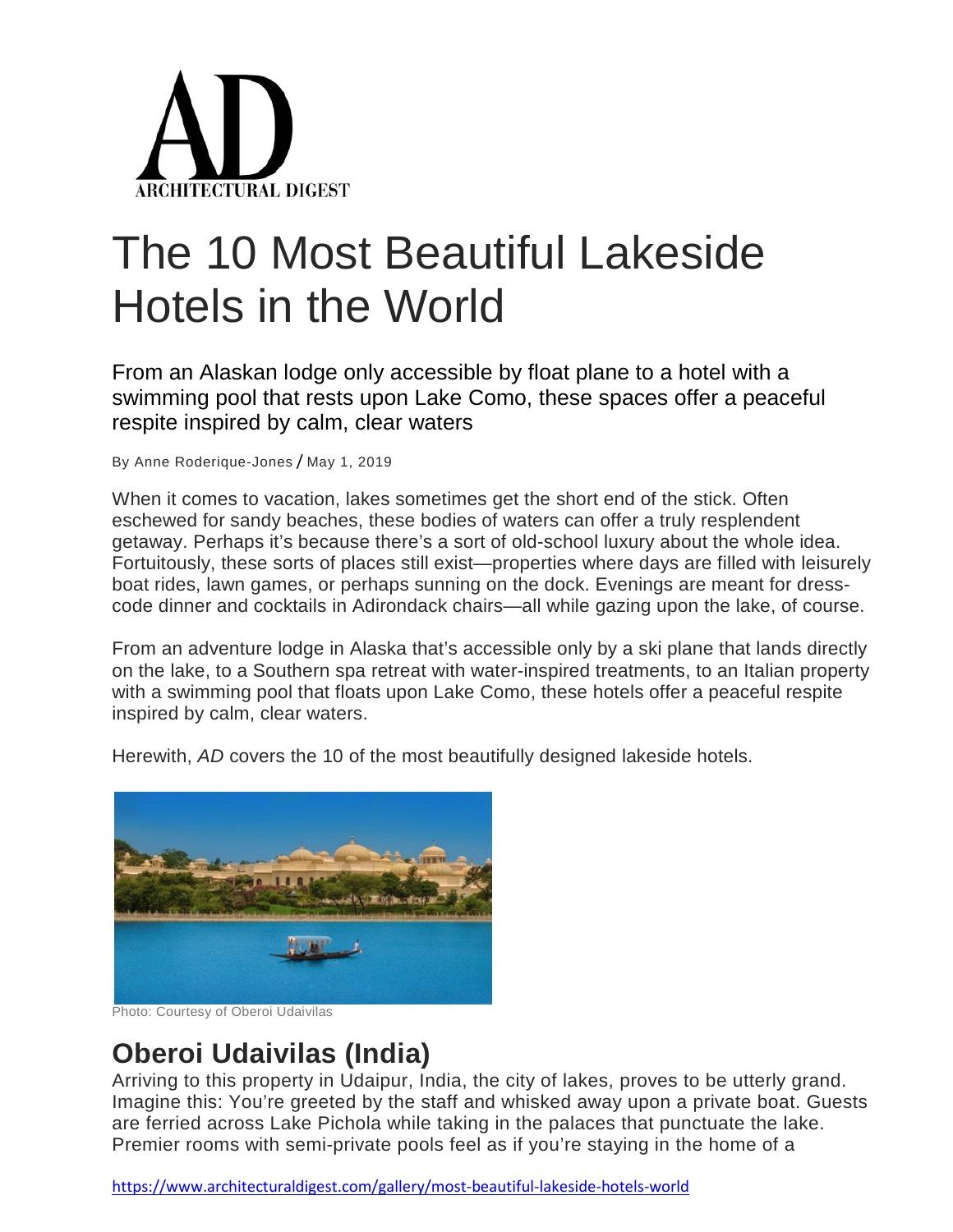moneyed artist, with traditional Indian patterns bursting with color. There's a two-poster bed, a charming window seat, and Victorian-style tubs. Slip onto the private courtyard and sip sundowners while gazing upon the lake—best done in chic loungers during one of those gorgeous pink-hued Indian sunsets. [Rates start at \\$1,080 per night.](https://www.oberoihotels.com/hotels-in-udaipur-udaivilas-resort)



Photo: Scott Dickerson

# **Winterlake Lodge (Alaska)**

The only way to access Winterlake Lodge is by float plane—or ski plane during the winter months—and it's an exhilarating entrance, to be certain. Guests fly into the property and land upon the frozen lake, where they're scooped up in a snowmobile (luggage rides behind in the sled) and taken to the main lodge to warm by a roaring fire. Just six knotty pine cabins dot the property, all of which were hand-built by owners Carl and Kirsten Dixon (imagine heating stoves, artisan log beds, Frette linens, and porches with lake views). Activities are abundant and center around Winterlake, be it kayaking, canoeing, snowmobiling, sledding, and fat-tire biking on the solid waters. [Rates start at](http://withinthewild.com/lodges/winterlake/)  [\\$6,215](http://withinthewild.com/lodges/winterlake/) and include three nights with all meals, wine, yoga, massage, and round-trip float/ski plane.



Photo: Courtesy of Lake Austin Spa Resort/Terry Vine Photography

## **Lake Austin Spa Resort (Texas)**

Everything at this resort was designed around nature. Situated on 21 miles of shore, Lake Austin Spa Resort was constructed to marry the elements of the Texas Hill Country with the details of a European dressmaker. Here, interiors, in mellow greens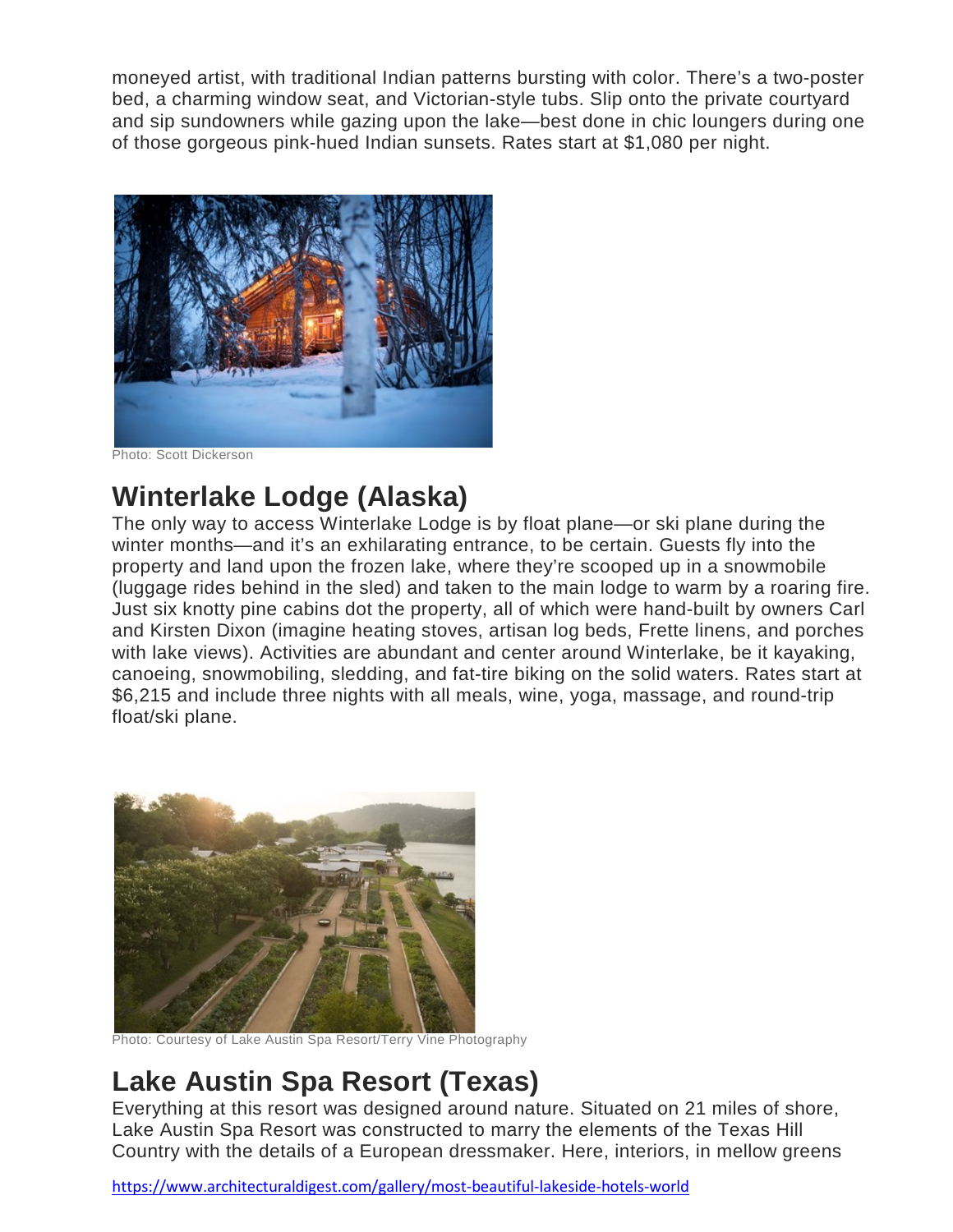and blues, mimic the colors found outdoors; carefully selected art and antiques swell every guest space. The Lady Bird Presidential Suite has a stone fireplace and the most charming private garden with an outdoor hot tub. A Pool Barn contains a lap pool, and the 25,000-square-foot LakeHouse Spa is crafted with Austin stone and offers lake breeze massages. The Ripple Effect, a series that focuses on wellness meeting water, features a Sunset Glow paddle class, DriftAway floating meditation, boat cruise, waterfall hike excursion, hydro-biking (think pontoon bikes on water), and the Olympic sport of sculling. [Rates start at \\$595 per night.](https://www.lakeaustin.com/)



Photo: Courtesy of Rubondo Island Camp

#### **Rubondo Island Camp (Tanzania)**

Surrounded by the shores of Lake Victoria, Rubondo Island Camp in Tanzania is a lakeside wilderness escape—and the only lodging on the island. Each of the eight cottages were hand-built using local materials, and offer views not only of the lake but also of wild roaming elephants, colorful birds, and hippos. The main draw is a chimpanzee habituation experience, but drives, fishing, nature walks, and wetland excursions are on offer—as is simply relaxing by the swimming pool. [Rates start at](https://www.asiliaafrica.com/east-africa-safari/tanzania/rubondo-island/rubondo-island-camp/)  [\\$676 per night](https://www.asiliaafrica.com/east-africa-safari/tanzania/rubondo-island/rubondo-island-camp/) and include room, house drinks, game drives, multiple excursions, and airport transportation.



Photo:Courtesy of The Ritz-Carlton Reynolds/Don Riddle

#### **The Ritz-Carlton Reynolds (Georgia)**

A stately Southern resort if there ever was one, this hotel in Greensboro, Georgia, sits upon Lake Oconee, with 30 acres of shoreline that's hugged by Georgia Pine. There are even resident resort Labrador retrievers, often found cooling off in the water. A stunning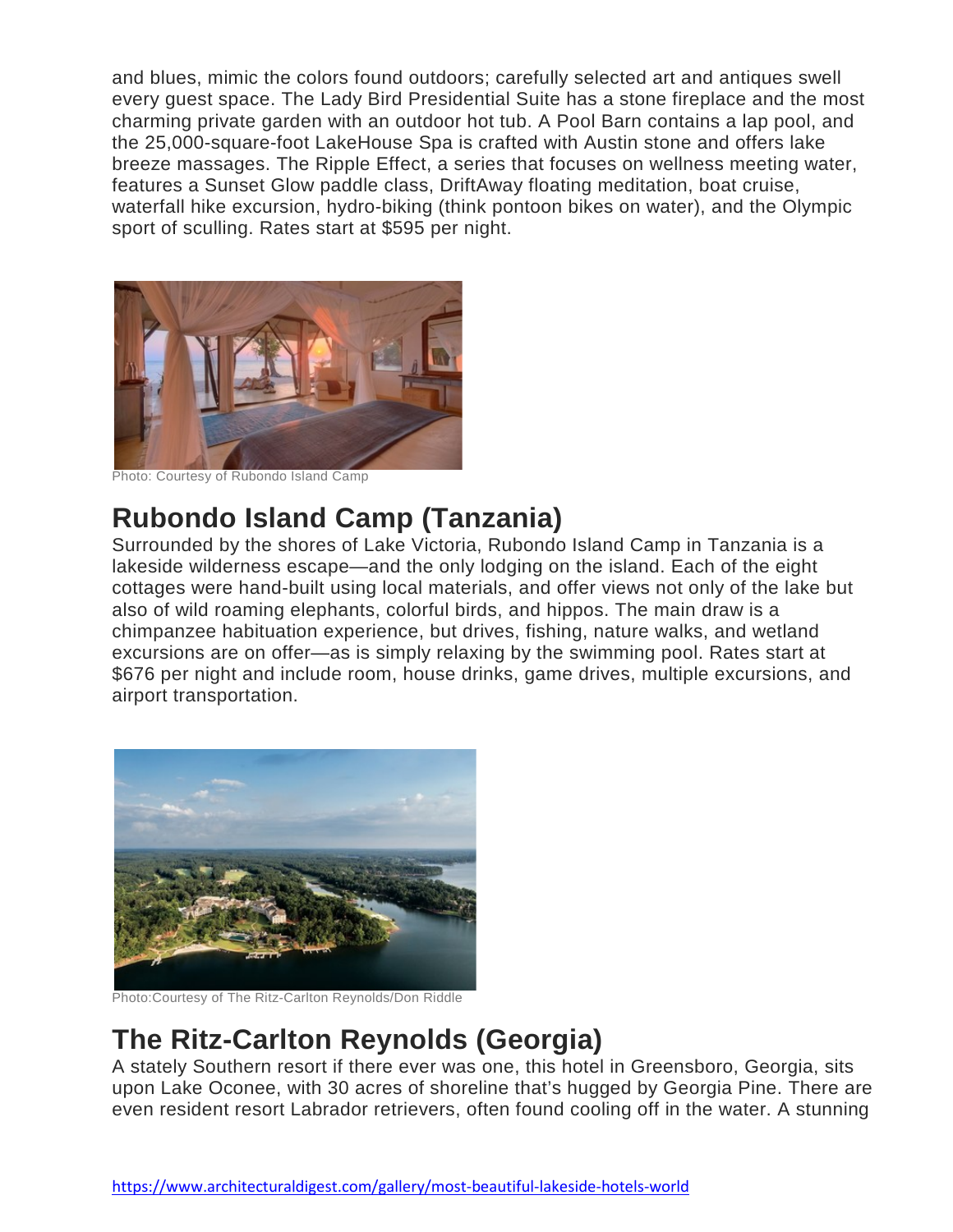infinity swimming pool overlooks the lake—and, come wintertime, lakeside ice skating (with canned cocktails and hot chocolate) are to be had. The rooms and suites are perfectly lovely, but the cottages have stone verandas and wrap-around porches, and the three-story lake house is stacked with a chef's kitchen, fireplace, and private pool overlooking the waters. [Rates start at \\$389 per night; \\$5,500 in The Lake House.](http://ritzcarlton.com/reynolds)



Photo: Courtesy of Big Cedar Lodge

# **Big Cedar Lodge (Missouri)**

Situated in the Ozark Mountains, Big Cedar Lodge is a wilderness retreat that surrounds the blue-green waters of Table Rock Lake. Guests can whittle away the day on a pontoon boat, or water ski, or fish for local bass. Guest cabins are built of rough-hewn logs and would best be described as lumberjack luxury, if there was such a thing—think limestone fireplaces and soaking tubs. New this May is Camp Long Creek, which includes lakeside glamping units with a king canopy bed, crowned with a chandelier. There's a sitting area, an indoor wood stove, and outdoor living space with a stone floor, fire pit, outdoor shower, and galvanized tub to bathe beneath the stars. [Rates start at](https://www.bigcedar.com/)  [\\$229.](https://www.bigcedar.com/)



Photo: Courtesy of The Grand Hotel

# **The Grand Hotel (Michigan)**

If there ever was a classic lake retreat, it's the Grand Hotel on Michigan's Mackinac Island. This 19th-century summer resort has been welcoming well-heeled travelers since 1887. Its front porch—stretching 660 feet—is the longest in the world, and can be spotted as you approach the island by ferry—outfitted with plenty of rocking chairs that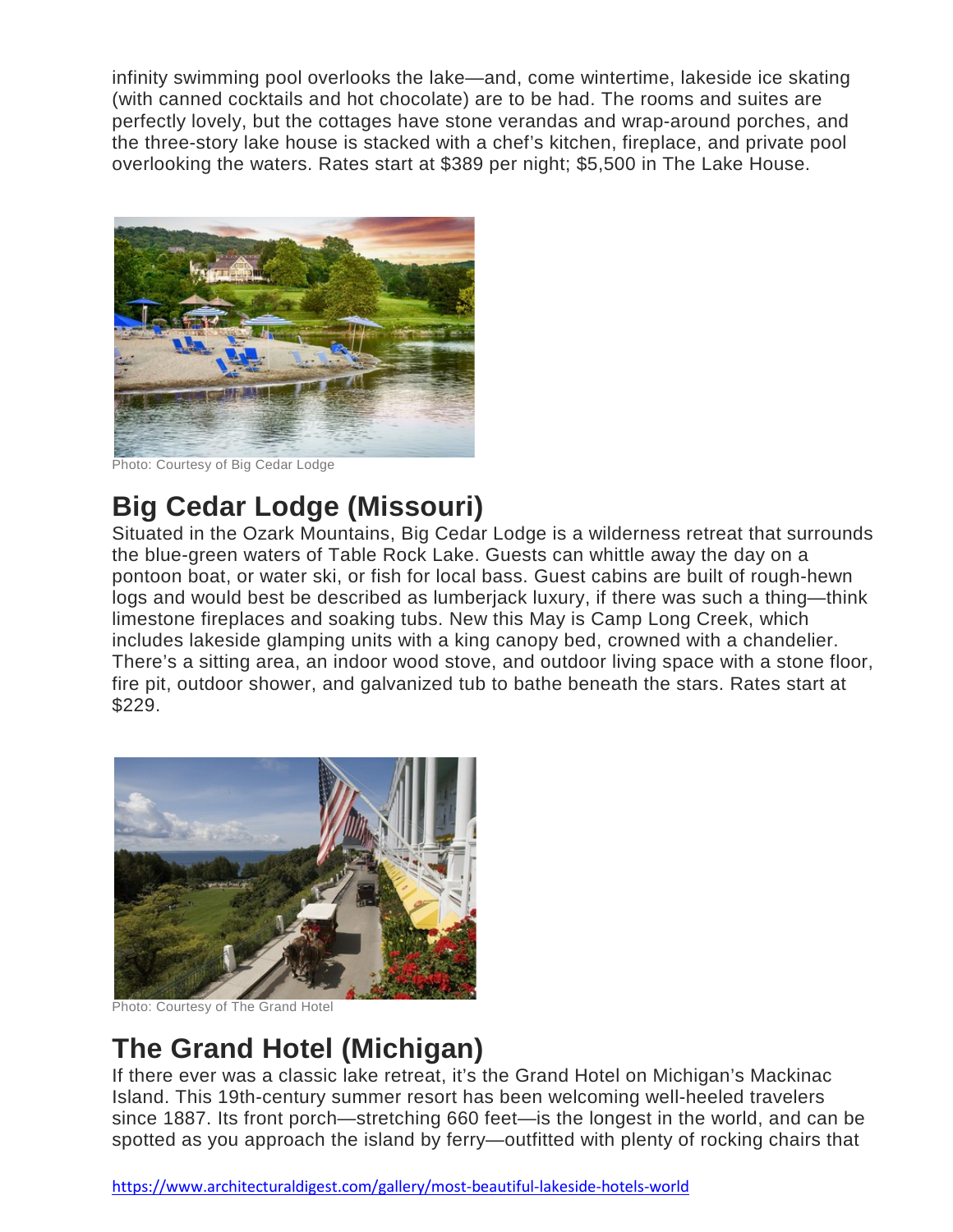overlook the Straits of Mackinac. This is the kind of property where lawn games are played in the day, tea is taken in the afternoon, and dinner requires a proper dress code and concludes with nightly dancing. Each guest room is uniquely decorated by interior designer Carleton Varney of Dorothy Draper & Co. with punchy plaids, pops of pink, and patterned wallpaper. The Laura Bush Suite and Lady Bird Johnson Suite are exceptionally pretty. [Rates start at \\$144 per night](https://www.grandhotel.com/) in the early season and include three meals daily.



Photo: Courtesy of The Point

#### **The Point (New York)**

Occupying 75 acres of a private Adirondacks estate along the shorelines of the Upper Saranac Lake, The Point was once the homestead of William Avery Rockefeller II—built as a Great Camp (those big-beamed lodges erected by the likes of the Vanderbilts as early as the 19th century) of the North Woods. It was the last of this architectural style to be constructed by William G. Distin, using native timber, granite, and stones pulled from the river beds. Each of the 11 guest rooms boasts a towering wood-burning fireplace and outdoor access to the forest. The Boathouse, particularly fanciful, is a stand-alone structure positioned directly upon the lake. It seems that here, time harkens back to the golden age of travel when tony guests gather for a black-tie dinner on Wednesday and Saturday evenings. [Rates start at \\$1,750 to \\$3,700 per night](https://thepointresort.com/) for two adults and include sports equipment and facilities, gourmet meals, afternoon tea, wines, and spirits.